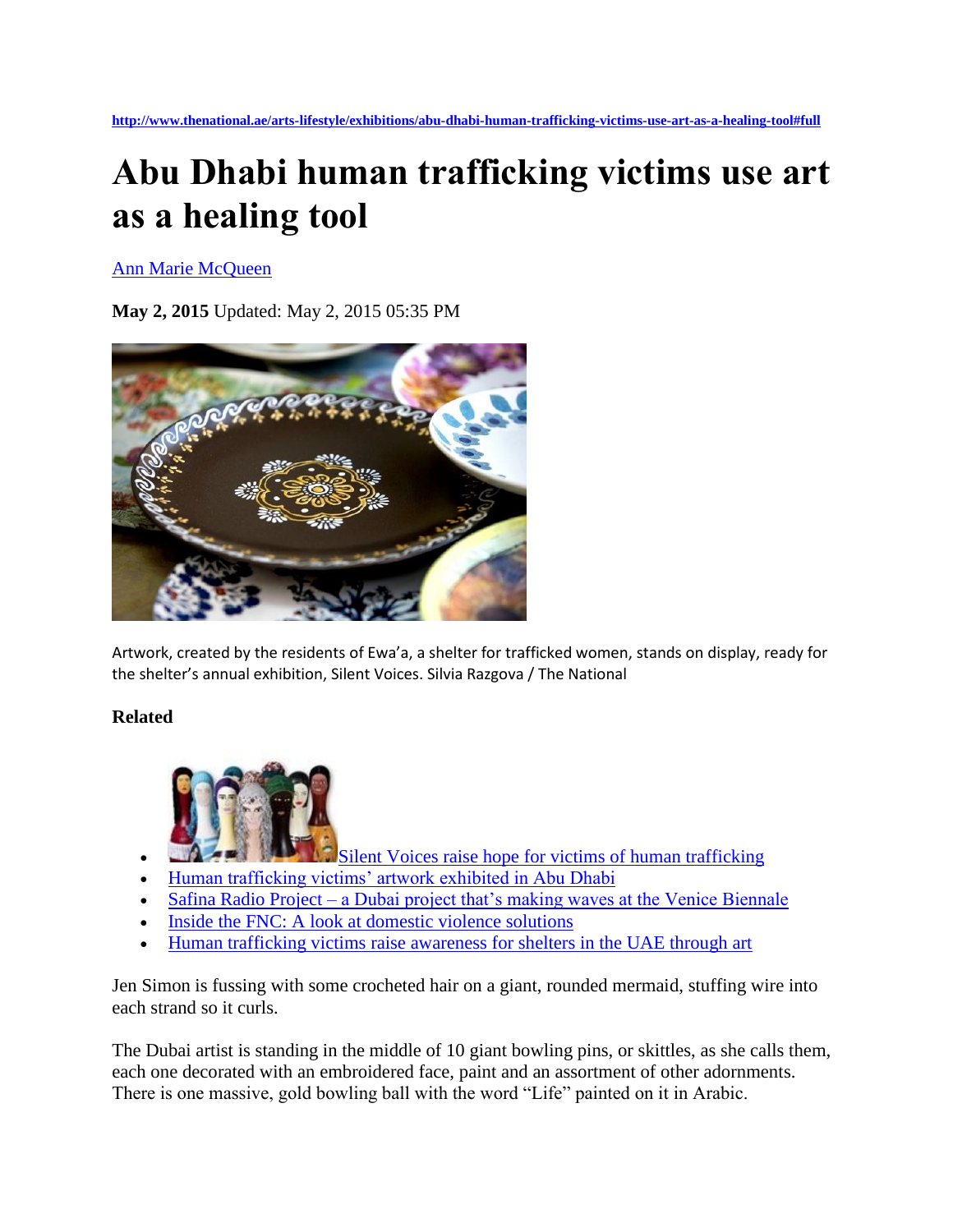She is in the arts room at [Ewa'a Shelters for Victims of Human Trafficking,](http://www.shwc.ae/default.aspx) which protects and houses victims of human trafficking who fled their captors, in the capital. All around Simon on this recent Thursday is a flurry of activity, as organisers measure and arrange the various items to be included in the upcoming Silent Voices IV exhibition.

"The idea is that whatever comes bowling at you, you stand up and face it again," says Simon, a local artist who dreamed up the idea two years ago and had the pins custom-made in Dubai. "The girls that are here are strong. They're amazing, really."

In its fourth edition, Silent Voices has exploded in size, scope and  $-$  say those closest to it  $$ quality. "These people are not supposed to have artistic talent," Simon says.

There are double the number of pieces, 82, this year, with new items including decoupage plates and traditional canvases, as well as brightly painted tables and chairs. Simon, who coached all the victims and oversaw their work, is hoping one big spender bids on the skittles as a set, besting last year's total of funds raised, Dh48,345.

Twenty-four women between the ages of 13 and 35 were involved in producing the pieces for the exhibition. The work is, for them, a mixture of art therapy and rehabilitation.

The exhibition, which opens next Sunday, and runs until Thursday, May 14, moves this year from The Space at twofour54 to the well-trod Pearl Court at Yas Mall, further boosting awareness of the work Ewa'a does.

Marwa Ali Al Hosani, Ewa'a's media coordinator, has seen big changes since last year.

"This year is totally different," she says. "This time it seems more like artists than victims. I saw the victims when they were here working, they were really enjoying it. They were laughing and smiling and listening to music."

Every year, amazing stories come out of the exhibition: a woman from Asia who participated last year (when her crocheted faces graced the cover of an edition of Arts&Life) also created the faces for the bowling pins.

Back in her home country, she was struggling to make it through her fifth year of medical school, with two children to raise alone after her husband died. She took a job in Abu Dhabi to raise cash to finish, ending up at the shelter when "the job" turned out to be for sex work.

She created only one painting for last year's exhibition, bought by a 28-year-old Emirati woman who stumbled upon it. Organisers had to explain that the artists were victims of human trafficking, which the woman found hard to believe was happening in her home city.

"The woman said, 'Why so many thorns and little flowers?' and I told her she was in her fifth year of studying and her husband had died and she has two children. She said 'OK, I'll buy this'," says Yosra Kaddoura, a supervisor at the shelter.